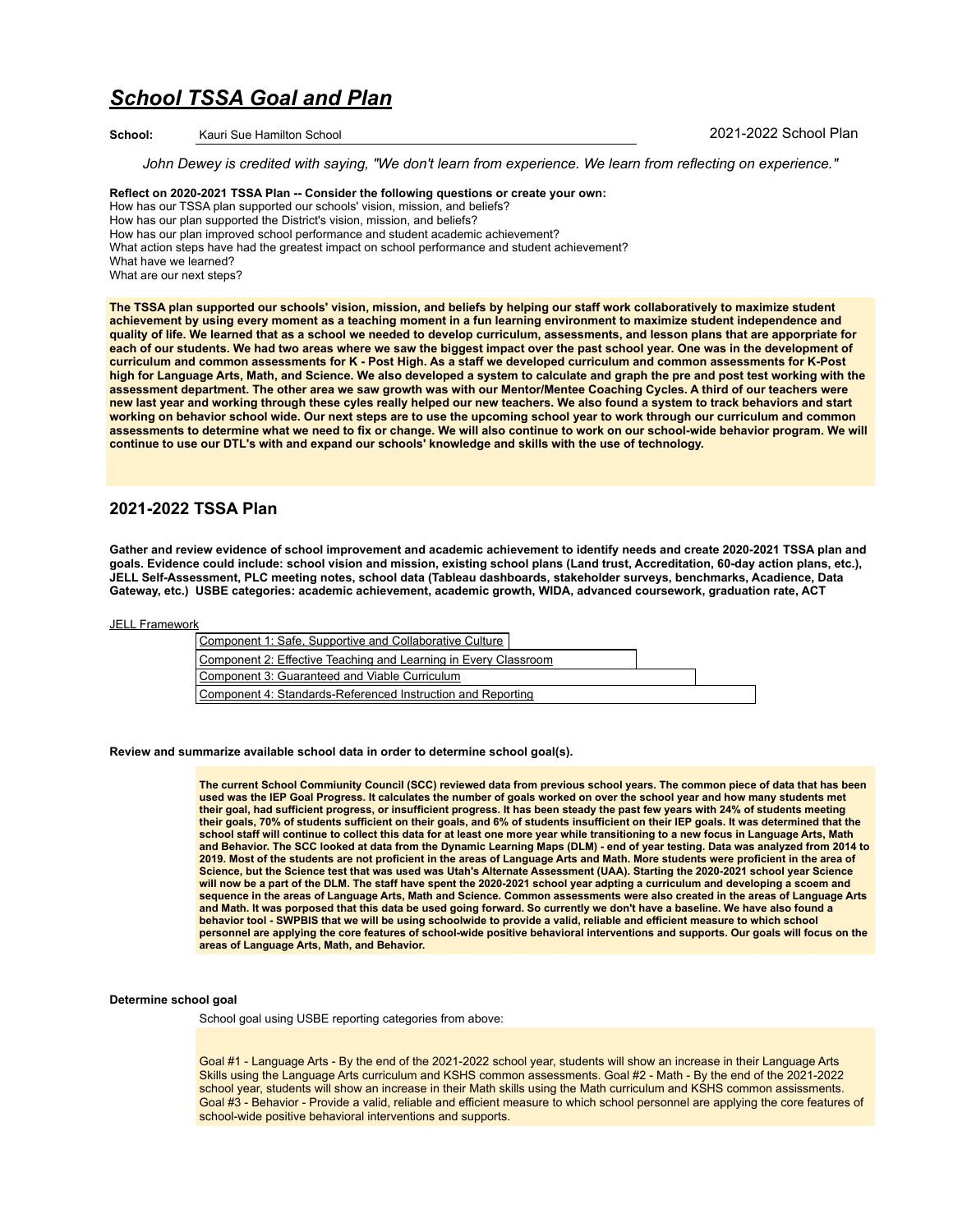## **TSI SCHOOLS -- Targeted School improvement -- Identify school TSI subgroup(s)**

|         |                          | . |
|---------|--------------------------|---|
| 'EL     | Year of TSI (1, 2, 3, 4) |   |
| SpED    | Year of TSI (1, 2, 3, 4) |   |
| Low SES | Year of TSI (1, 2, 3, 4) |   |
| .Other  | Year of TSI (1, 2, 3, 4) |   |

## **TSI SCHOOLS -- Targeted School improvement Goal --**

School goal(s) specifically addressing TSI subgroup(s):

*JSD Board TSSA Framework: Schools will build, strengthen, or maintain a school-based coaching program, focused on new teacher induction, TSI, high-impact instruction, and digital learning.*

*JELL Alignment: 2.3.5 We provide instructional coaching as a method for educators to observe, practice, and discuss effective teaching.*

## **Align Action Steps with Board Framework Component of Coaching**  See detailed information regarding coaching within the Framework [Elementary](https://docs.google.com/document/d/1HlsQCn2GgkaA2ZDE42LRs1wmsRiQgBH3DEw9Uz_iL6E/edit?usp=sharing) [Secondary](https://docs.google.com/document/d/1FBddWbx2Z85xqrUGgpqo6jE70H_s402hTTbIOjiaPL4/edit?usp=sharing)

Record the name and email of your schools Instructional Coach funded partially through Teaching & Learning.

| Instructional Coach (Name and Email)      |
|-------------------------------------------|
| Jackie Nye - Stipend                      |
| Cammie Larsen and Joanna Larson - Stipend |

How will you use coaching to address your school goals?

## **Description**

We will use our Teacher Specialist and the two teachers that particpated in the coaching training provided by the Teaching and Learning Department in the 2019-2020 school year. We will also use out DTL's to provide technology training.

## **Action Steps**

**1 Continue to work on and provide our Mentor/Mentee Program at the school level.**

**2 Provide support for our new and provisional teachers - induction, instruction, and behavior management**

**3 Provide opportunities for teachers to participate in a coaching cycle with one of the coaches**

**4 Provide teachers support for digital learning from our DTL's**

**5 Provide opportunities for teachers to participate in professional development related to curriculum, delivery of instruction, and behavior**

## **TSI SCHOOLS -- TSI Team to Address Goals**

| Possible TSI Team members: Instructional Coach (Name and Email), ELD Teacher Lead, Teacher<br>Specialist | ESL<br>Endorsed | In Progress | <b>COMMENTS</b> |
|----------------------------------------------------------------------------------------------------------|-----------------|-------------|-----------------|
|                                                                                                          |                 |             |                 |
|                                                                                                          |                 |             |                 |
|                                                                                                          |                 |             |                 |

How will your TSI Team use coaching to address TSI subgroups?

**Description**

**Action Steps**

| .,     |  |
|--------|--|
| д<br>- |  |
|        |  |

Is this component implemented within your school land trust plan?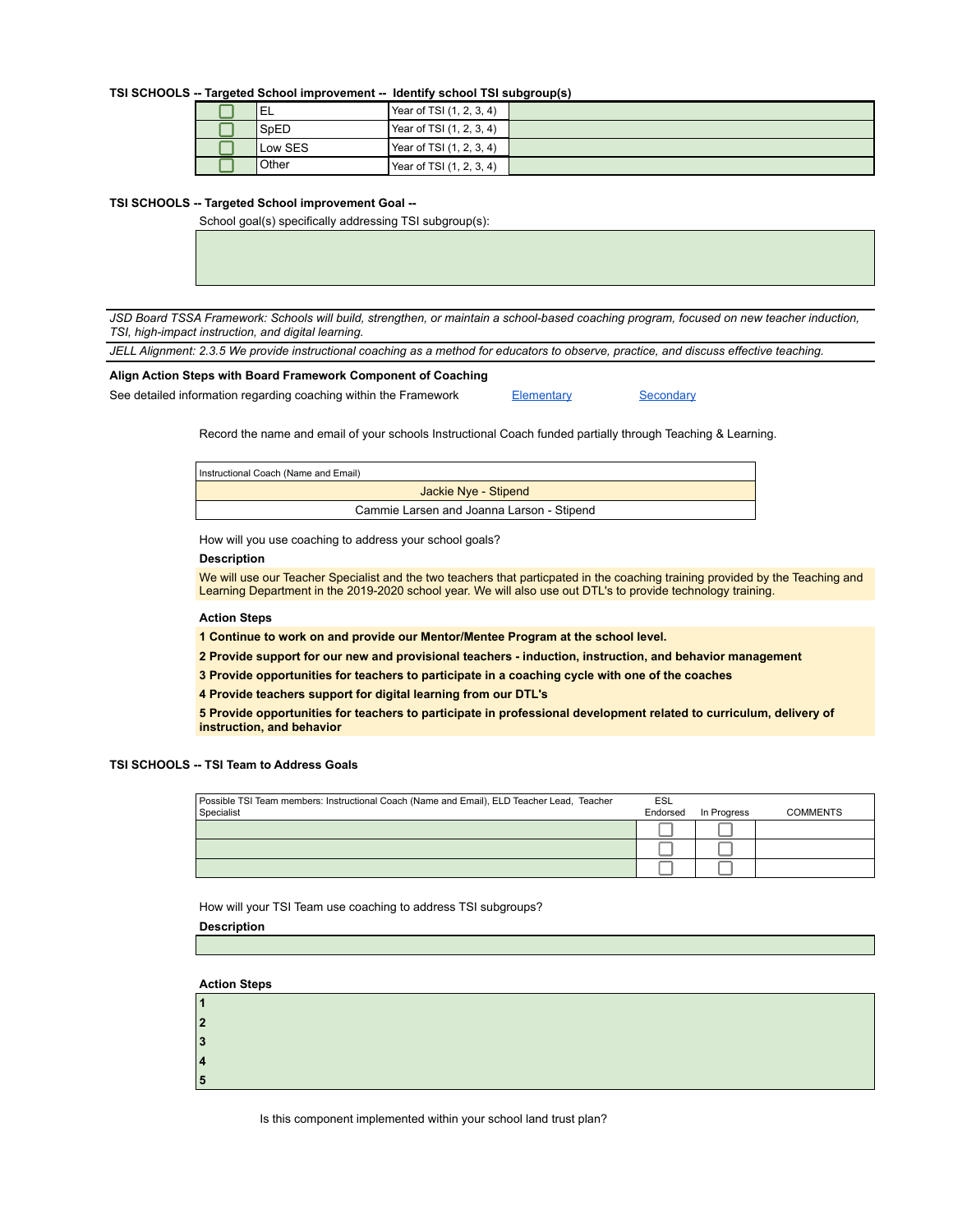## **YES Description**

*Our land trust plan covers the same goals and outlines opportunitities for professional development related to curriculum, planning, delivery of instruction, and behavior*

## *JSD Board TSSA Framework: Schools will promote continual professional learning.*

*JELL Alignment: 2.3. District and School Administrators and School Leadership Teams provide opportunities for teachers to continually enhance their pedagogical skills.*

#### **Align Action Steps with Board Framework Component of Professional Learning**

[See detailed information regarding Professional Learning as a Framework Component](https://docs.google.com/document/d/1hiAmddYtjGbCE-4S_LQU3Fh76ArPjSpmKC7FNqbk5uc/edit?usp=sharing)

How will you use professional development to address your school goals?

## **Description**

 $\blacktriangledown$ 

Professional development will be used to help teachers understand the components of a lesson plan, how to develop curriculum that is appropriate to our population, how to deliver instruction to all students, how to make changes as necessary based on their classroom data, and how to handle or address behaviors. We will also use professional development and our DTL's to help our teachers build capacity in the area of digital learning.

#### **Action Steps**

**1 Provide professional development opportunities for all teachers - curriculum related, technology realted, and behavior related**

**2 Provide opportunities for teachers to participate in a coaching cycle with one of our coaches throughout the school year**

**3 Provide opportunities for teachers to collaborate, look at data, and make necessary changes in their teaching**

**4 Provide opportunities for teachers to participate in Mandt training**

**5**

## **TSI SCHOOLS -- Professional Development to address TSI goals**

How will you use professional development to address your school goals?

**Description**

| <b>Action Steps</b> |  |
|---------------------|--|
|                     |  |
| $\overline{2}$      |  |
| 3                   |  |
| 4                   |  |
| 5                   |  |
|                     |  |

Is this component implemented within your school land trust plan?

**YES Description**

 $\blacktriangledown$ 

Our land trus plan outlines opportunities for professional development and trainings

*JSD Board TSSA Framework: Schools will promote continual professional learning. JELL Alignment: 1.5. District and Schools encourage and support innovation and continuous learning*

**Align Action Steps with Board Framework Component of School-Based Initiative. Work with AOS to include school-based initiatives.** 

[See detailed information regarding the Framework Component of School-Based Initiative](https://docs.google.com/document/d/1TvzlTQFkClJBQLp22lAbEwl3LgoY4Ixnqu5sEp1H7Vk/edit?usp=sharing)

How will you use school-based initiative(s) to address your school goals?

**Description**

Our school is working on implementing a curriculum with fidelity

## **Action Steps**

**1 Continue to work with staff on TouchMath**

**2 Provide opportunities for teachers to discuss and collaborate about the programs we are using**

**3 Provide opportunities for teachers to observe other teachers teaching the curriculum**